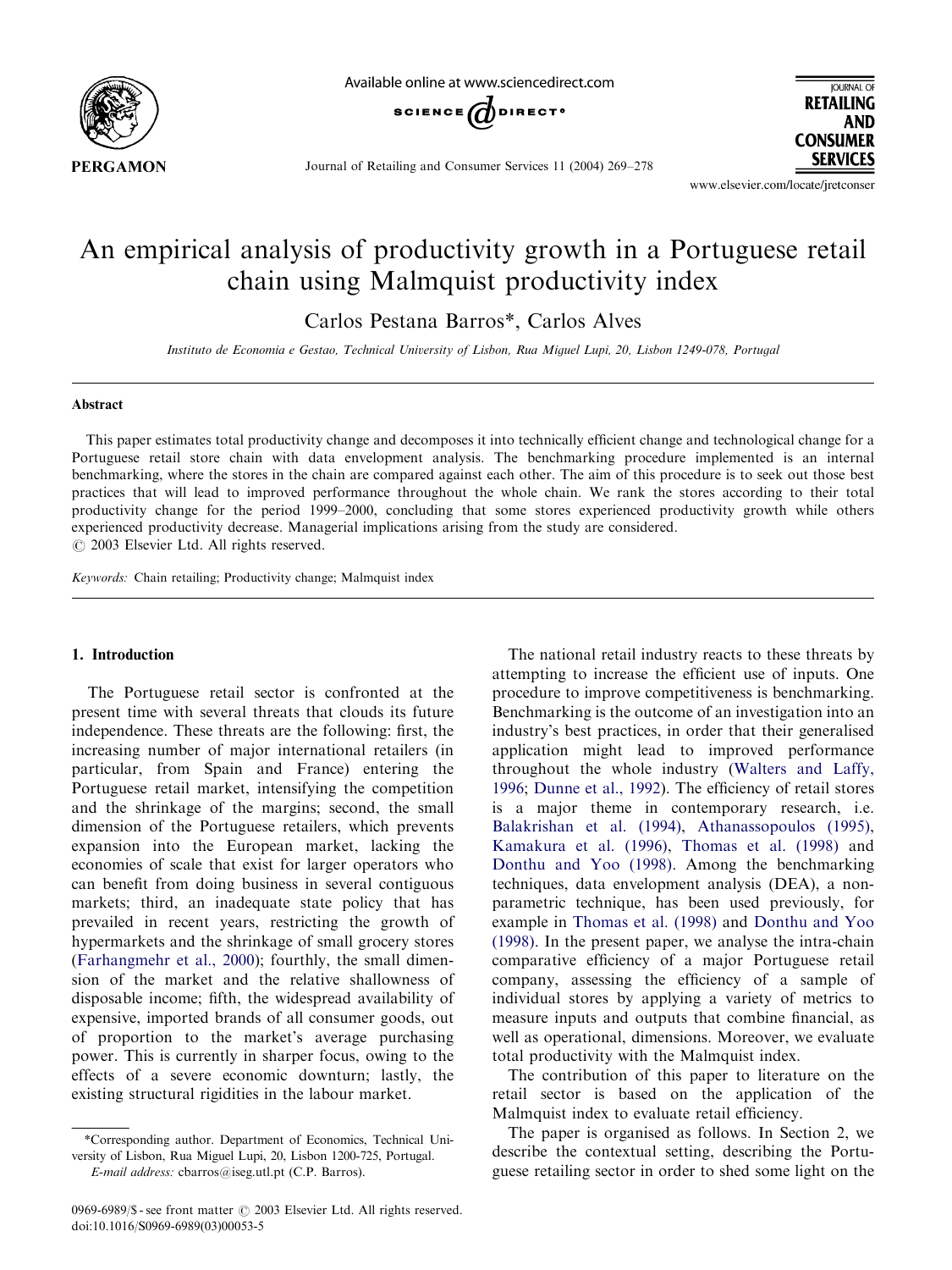threats mentioned above. In Section 3, we survey the existing literature on the topic, with a view to highlighting the contribution that the present paper seeks to make. In Section 4, we explain the theoretical framework supporting the model used. In Sections 5 and 6, we present the data and results. In Section 7, we consider the managerial implications of the study. In Section 8, we put forward the limitations and possible extensions of the study and finally, in Section 9, we make our concluding remarks.

#### 2. Contextual setting

On Portugal's accession to the European Union in 1986, the country's retail market embarked on a course of profound changes that are reflected in Table 1. These changes have led to the rapid and widespread expansion of hypermarkets and supermarkets throughout the country and to the concomitant decline of small selfservice stores, grocery shops and pure food stores, which were formerly the nation's leading retailers of foodstuffs and other domestic products.

This trend induced a political reaction on the part of the grocery proprietors (i.e. small and medium businesses) whose organisation, the Portuguese Association of Trade, lobbied successfully for the government to delay or slowdown the market-driven evolution from grocery stores to hypermarkets. The result was the laws that restricted the ceiling area in function of the population density ([Farhangmehr et al., 2000](#page--1-0)). These laws remain on the Statute Book today, but the present government has promised their repeal in the future.

Today, the Portuguese retail sector is dominated by five commercial groups which account for most of the country's hypermarkets and supermarkets, as depicted in [Table 2](#page--1-0). The Portuguese groups among these five large retailers are Sonae and Jerónimo Martins; Competition from overseas exists in the form of the French enterprises, Intermarché, Auchan and Carrefour. [Table 2](#page--1-0) presents some characteristics of these groups.

Sonae Distribuição is the largest Portuguese retail commercial group, and is part of a conglomerate that has interests in the wood agglomerate industry (in which it is the world leader), media, tourism and construction. In the retail field, Sonae has the large chain of supermarkets, Modelo, including the smaller chain, Modelo Bonjour, in addition to the hypermarket chain, Continente and other, specialised retail stores.

Jerónimo Martins is also a Portuguese group, with minor partnerships with Unilever. It owns the Pingo Doce supermarket chain and the Feira Nova hypermarkets. The Feira Nova chain was obtained through acquisition. This group also manages the cash-and-carry chain, Recheio.

The French group, Intermarché is organised in a mix of franchising and cooperatives, with about 150 stores owned by individual, independent entrepreneurs.

The French Auchan group made its entry into Portugal by acquiring the Pão de Açúcar, a Brazilian hypermarket chain, which had been the first example of such a dimension of retailing in Portugal when its first store opened in 1970. The Group Pão de Açúcar left the market in 1991 with a management buy-out, the chain later being sold on to Auchan in 1997. This is one of the long-established French chains, which has expanded beyond France's borders to create an empire of hypermarkets and supermarkets across the EU. It sold the discount chain operation, Mini-Preço to its rival, Carrefour. Auchan presently has14 hypermarkets.

The third French group in the Portuguese market, Carrefour, arrived in 1990 with a joint venture with a Portuguese bank, but later became independent. They manage hypermarkets under their own brand-name, as well as the soft-discount store chains, Dia and Mini-Preço.

Table 1 Percentage market share (sales) of different types of stores (1988–1999)

| Years | Hyper | <b>Supers</b> | Large super | Small super | Self-service | Small grocers | Pure food stores |
|-------|-------|---------------|-------------|-------------|--------------|---------------|------------------|
| 1988  | 11.7  | 18.8          | N/A         | N/A         | 19.6         | 40.6          | 9.3              |
| 1989  | 16.8  | 19.5          | N/A         | N/A         | 17.8         | 38.8          | 7.1              |
| 1990  | 21.1  | 19.1          | N/A         | N/A         | 15.6         | 38.6          | 5.6              |
| 1991  | 25    | 20.7          | N/A         | N/A         | 12.9         | 37.0          | 4.5              |
| 1992  | 30.9  | 21.5          | N/A         | N/A         | 11.4         | 31.9          | 4.3              |
| 1993  | 36.2  | 22.5          | N/A         | N/A         | 10.1         | 27.0          | 4.3              |
| 1994  | 40.4  | 25.2          | N/A         | N/A         | 8.7          | 22.5          | 3.2              |
| 1995  | 42.4  | 28.7          | 14.8        | 13.9        | 7.9          | 18.4          | 2.6              |
| 1996  | 39.9  | 33.4          | 17.9        | 16.5        | 7.3          | 16.0          | 2.4              |
| 1997  | 37.8  | 33.8          | 20.0        | 17.8        | 7.2          | 15.3          | 1.9              |
| 1998  | 37.8  | 39.9          | 21.7        | 18.2        | 6.6          | 14.1          | 1.6              |
| 1999  | 37.2  | 42.4          | 24.1        | 18.3        | 6.3          | 12.7          | 1.4              |

Source: Anuário da Distribuição Portuguesa 2001.  $N/A$  = not available.